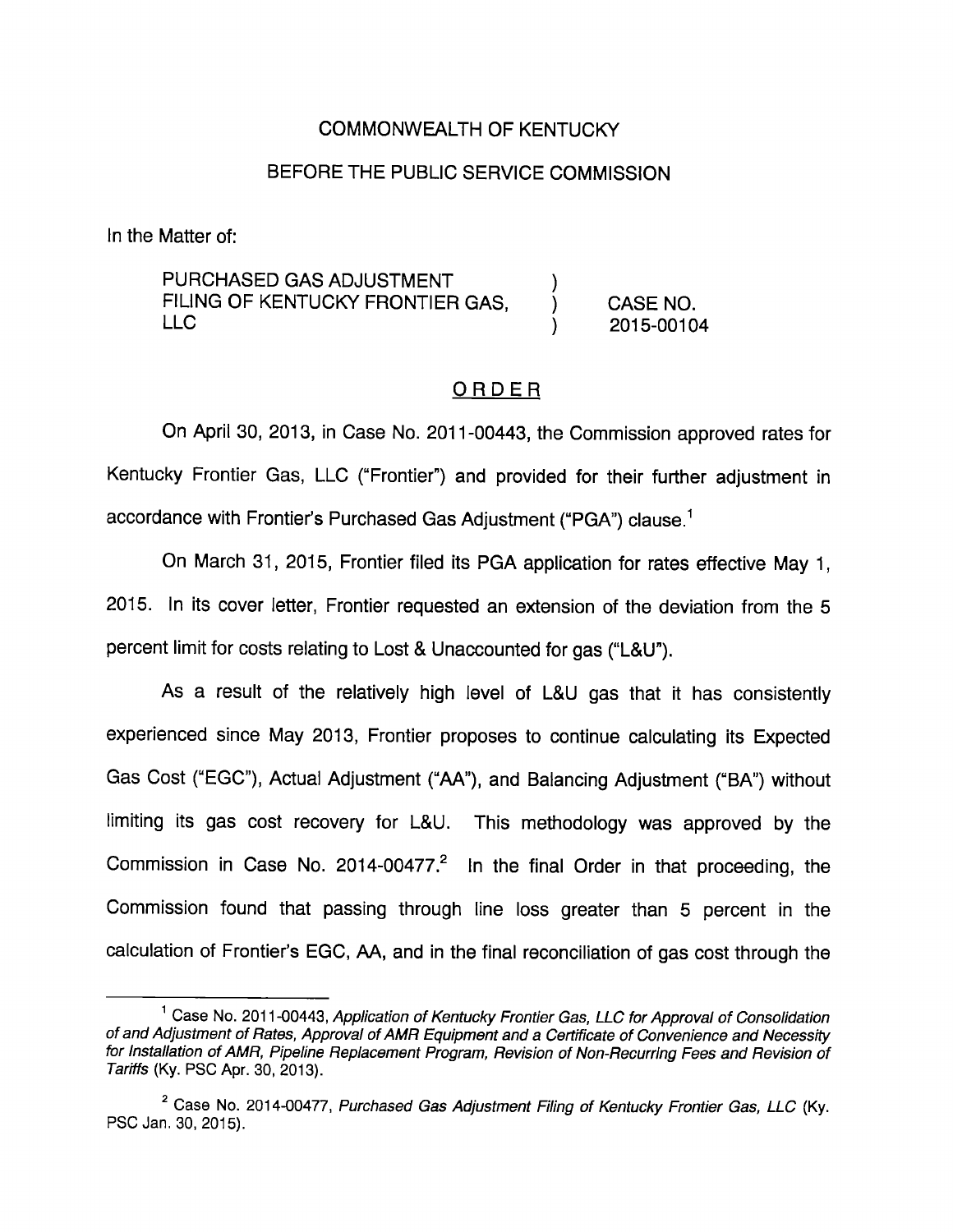BA was reasonable, but concluded that any future request for deviation from its PGA tariff in passing through line loss greater than 5 percent should include a detailed discussion of its efforts to decrease the incidence of gas loss on its system, and projections for when such losses are expected to decrease to 5 percent or below.

In support of its request in the instant proceeding, Frontier stated that it is making progress in reducing its systemwide L&U, which has improved from the former level of 20 percent to 15 percent for the 12 months ended January 2015. It indicated that the parts of its system in Belfry and Phelps continue to be major sources of L&U, and they will be given high priority for pipe replacement in the upcoming construction season. Frontier is identifying and prioritizing areas to be addressed in the warm-weather months for pipe replacement, removal of illicit connections, and meter upgrades. Frontier estimates that L&U could be between 5 and 10 percent by this time next year, and in 2017 could be 5 percent or less. $3$ 

As noted above. Frontier's proposed EGG calculation does not include the standard 5 percent line loss limiter, but instead includes its actual 12-month, 15 percent line loss, which produces an EGG of \$5.4594 per Mcf. Similarly, Frontier proposes to calculate its AA based on its actual cost of gas for the quarter, with no limit on L&U volumes. Based on purchase and sales volumes provided in Frontier's AA calculation, line losses for November and December 2014 and January 2015 were 18 percent, 10 percent, and 13 percent respectively. Frontier further requests, in consideration of the ongoing negative financial impacts of line losses, that it be allowed to continue to

 $-2-$ 

 $3$  See Cover letter to Application.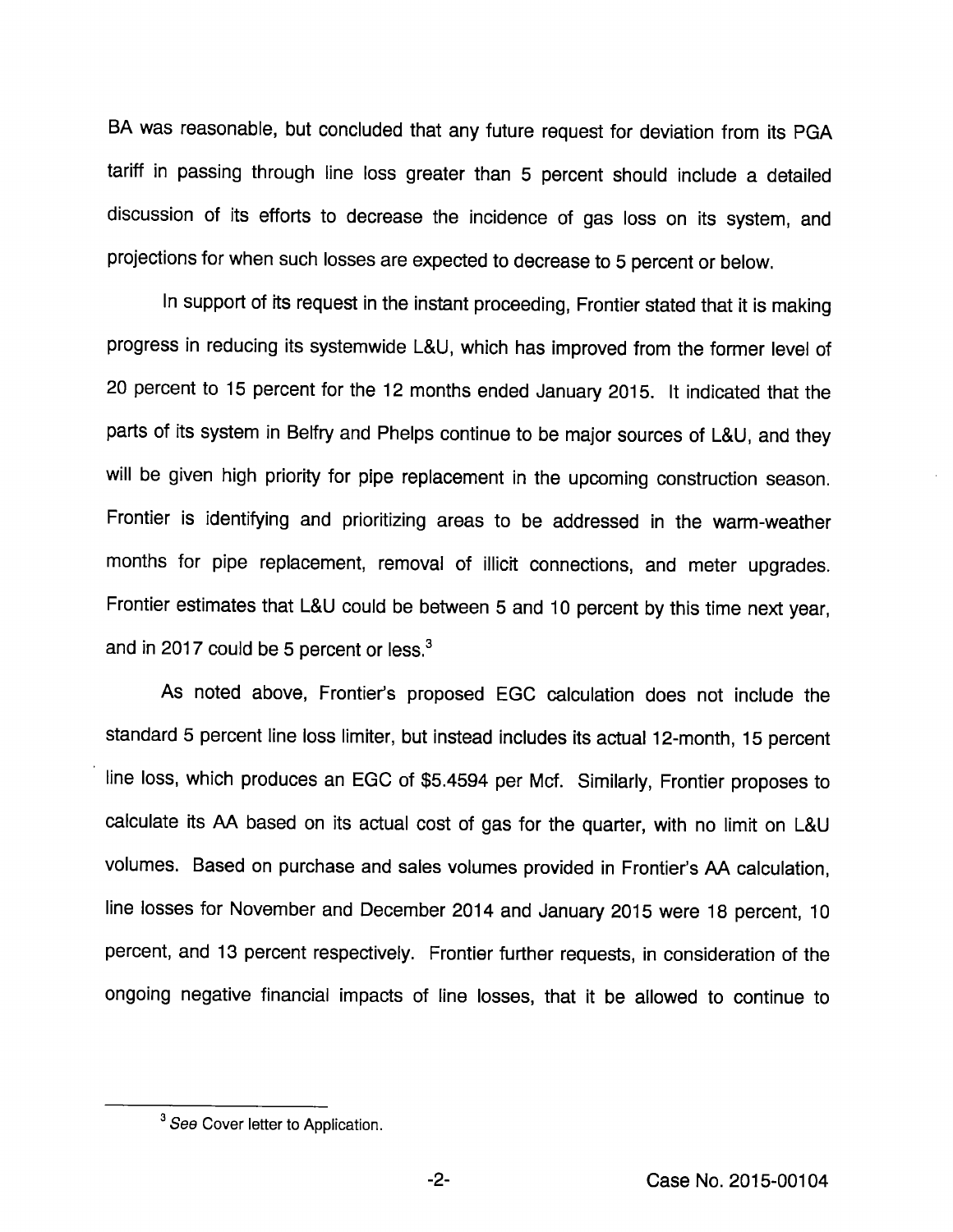recover through the BA amounts formerly returned to its customers through past AAs in which recovery of L&U gas was limited.

After reviewing the record in this case and being otherwise sufficiently advised, the Commission finds that:

1. Frontier's notice includes revised rates designed to pass on to its customers its expected change in wholesale gas costs and to recover its actual past cost of gas with no limit on L&U cost recovery.

2. Frontier's request for continuation of the deviation from its PGA tariff in passing through line loss greater than 5 percent in the calculation of its EGG, AA, and BA is reasonable and should be approved. Frontier's efforts to repair leaks and replace corroded sections of pipeline are documented, as is its goal to reduce line losses within the next three years. Frontier should continue to include with any future requests for similar deviation from its PGA tariff detailed discussions of its efforts to decrease the incidence of gas loss on its system, as well as any further updates to projections for when such losses are expected to decrease to 5 percent or below.

3. Frontier's notice sets out an EGG of \$5.4594 per Mcf, a decrease of \$1.5719 per Mcf from the previous EGC of \$7.0313 per Mcf.

4. Frontier's notice sets out no Refund Adjustment ("RA").

5. Frontier's revised notice sets out a current quarter AA of (\$.5936) per Mcf. Frontier's total AA is \$.1865 per Mcf, which is a decrease of \$1.0171 per Mcf from its previous total AA of \$1.2036 per Mcf.

Gase No. 2015-00104

-3-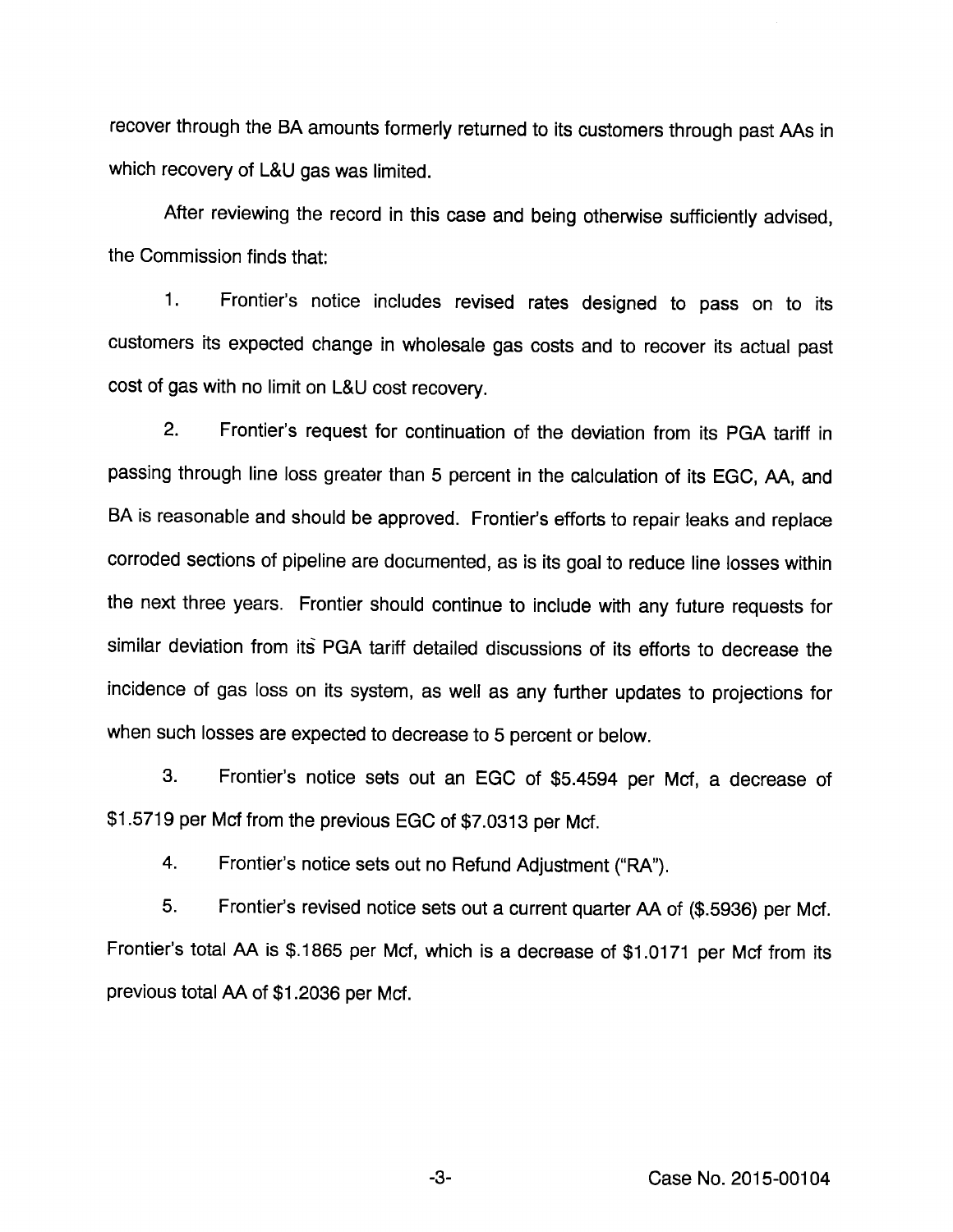6. Frontier's notice sets out a current quarter BA of \$.1542 per Mcf\* to reconcile its actual August through October 2013 gas cost with recoveries of gas cost through the \$.0054 per Mcf AA over the 12 months ended January31, 2015. Frontier's total BA is \$.1711 per Mcf, which is an increase of \$.1542 per Mcf from its previous total AA of \$.0169 per Mcf

7. Frontier's GCR is \$5.8170 per Mcf, which is a decrease of \$2.4348 per Mcf from its previous rate of \$8.2518 per Mcf

8. The rates in the Appendix to this Order are fair, just, and reasonable and should be approved for service rendered by Frontier on and after May 1, 2015.

IT IS THEREFORE ORDERED that:

1. The rates in the Appendix to this Order are approved for service rendered by Frontier on and after May 1, 2015.

2. Within 20 days of the date of this Order, Frontier shall file with this Commission, using the Commission's electronic Tariff Filing System, revised tariff sheets setting out the rates approved herein and reflecting that they were approved pursuant to this Order.

3. Frontier shall provide detailed discussions of its efforts to decrease the incidence of gas loss on its system, as well as any updates to projections for when such losses are expected to decrease to 5 percent or below, with every future application in which gas cost recovery is proposed with no L&U limit.

 $4$  In Case No. 2014-00005, Purchased Gas Adjustment Filing of Kentucky Frontier Gas, LLC (Ky. PSC Jan. 14, 2014), the \$48,279 total cost difference used by Frontier to calculate the \$.1542 BA is the actual under-recovered gas cost from August, September, and October 2013, as opposed to the \$1,697 under-recovered gas cost used to calculate the \$.0054 AA.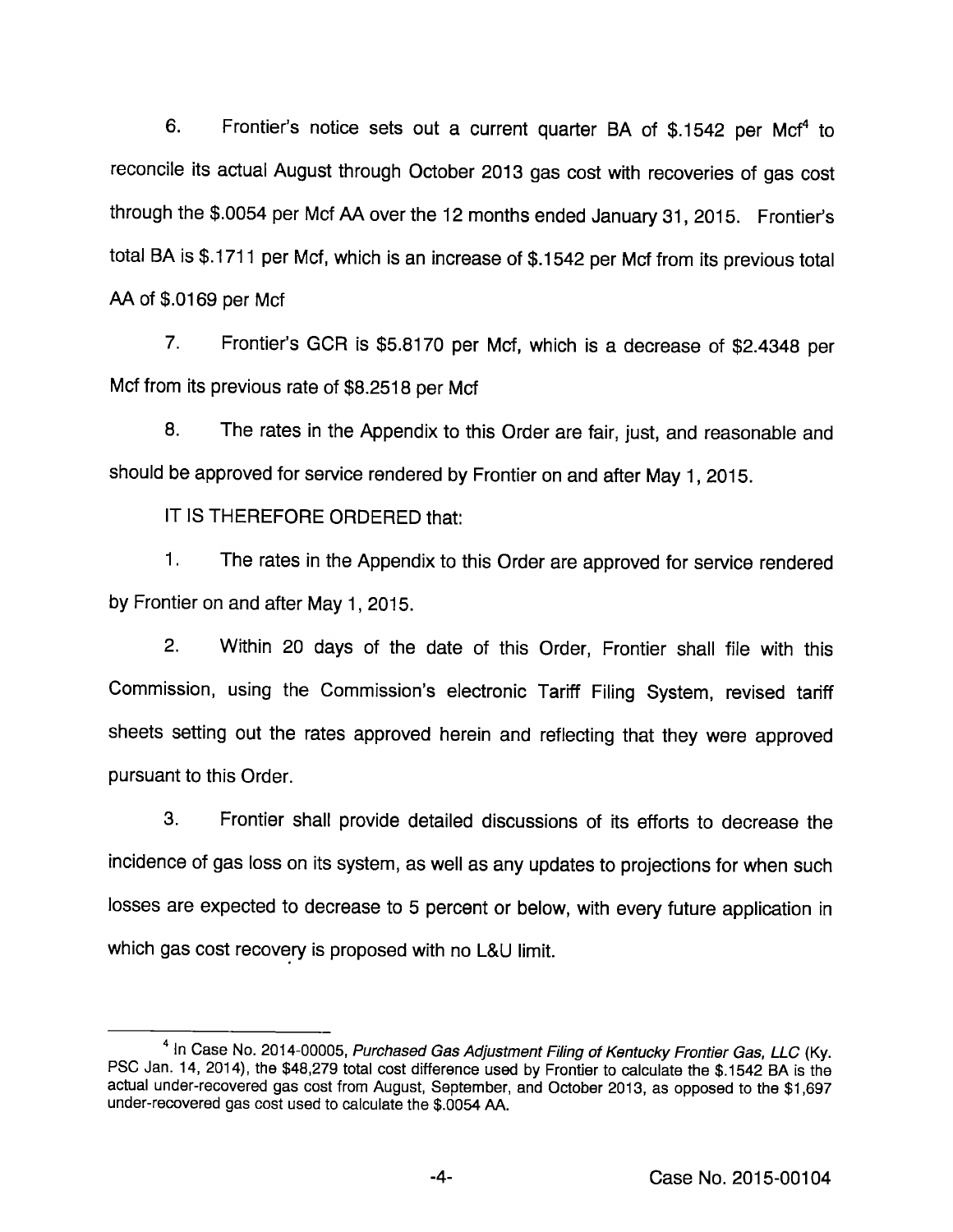By the Commission



ATTEST Executive Director

Case No. 2015-00104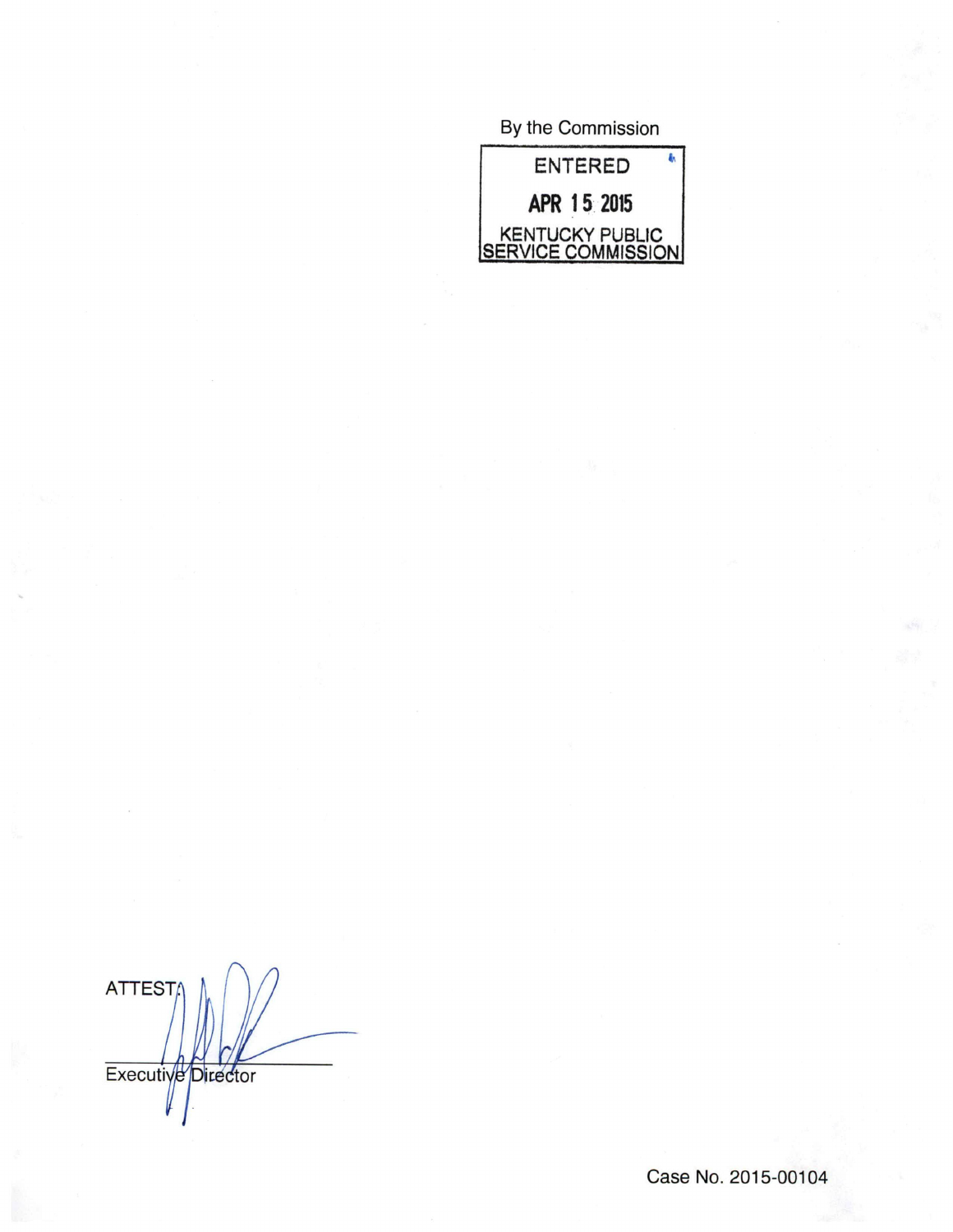## APPENDIX

# APPENDIX TO AN ORDER OF THE KENTUCKY PUBLIC SERVICE COMMISSION IN CASE NO. 2015-00104 DATED **APR 1.5 2015**

The following rates and charges are prescribed for the customers in the area served by Kentucky Frontier Gas, LLC. All other rates and charges not specifically mentioned herein shall remain the same as those in effect under authority of the Commission prior to the effective date of this Order.

### Residential and Small Commercial

|                                   | <b>Base Rate</b>        | <b>Gas Cost</b><br>Rate | <b>Total</b> |
|-----------------------------------|-------------------------|-------------------------|--------------|
| <b>Customer Charge</b><br>All Mcf | \$10.00<br>\$4.2023     | \$5.8170                | \$10.0193    |
|                                   | <b>Large Commercial</b> |                         |              |
|                                   | <b>Base Rate</b>        | <b>Gas Cost</b><br>Rate | <b>Total</b> |
| <b>Customer Charge</b><br>All Mcf | \$50.00<br>\$3.4454     | \$5.8170                | \$9.2624     |